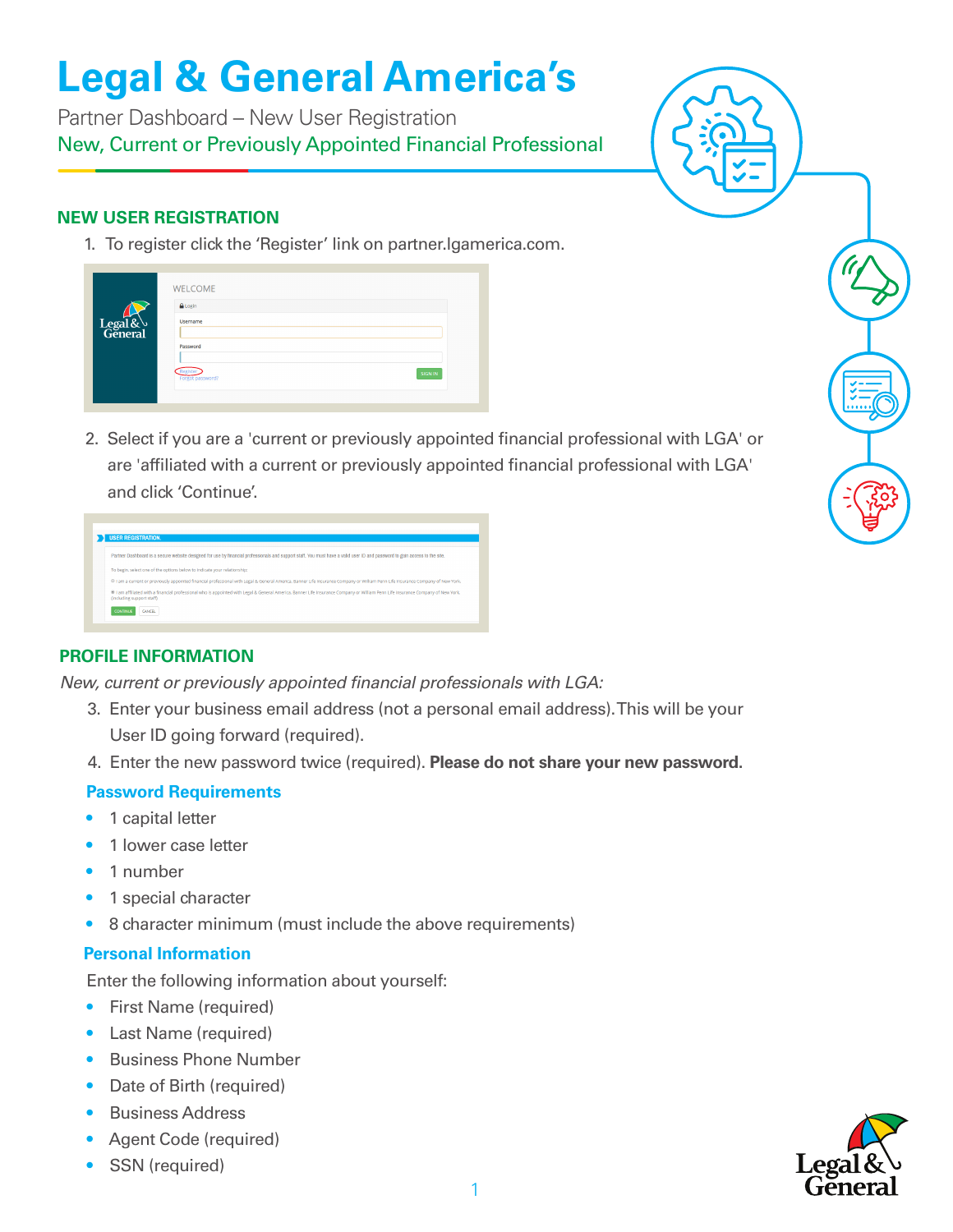Partner Dashboard – New User Registration New, Current or Previously Appointed Financial Professional

#### **Profile Information (Continued)**

- 5. Check 'I'm not a robot' reCaptcha box (required). Answer the required questions if prompted.
- 6. Once all the required fields are filled out, click the green 'Continue' button. If you forgot to fill out a required field, you will be prompted to do so at this time.

| Profile Information                            |                                                                             |                                      |  |
|------------------------------------------------|-----------------------------------------------------------------------------|--------------------------------------|--|
| <b>Login Credentials</b>                       |                                                                             |                                      |  |
| <b>Business Email Address</b><br>Email Address |                                                                             |                                      |  |
| Password                                       |                                                                             | <b>Re-enter New Password</b>         |  |
| Password                                       |                                                                             | Re-enter Password                    |  |
| Password Requirements                          |                                                                             |                                      |  |
| - 1 capital letter                             |                                                                             |                                      |  |
| - 1 lower case letter<br>$-1$ number           |                                                                             |                                      |  |
| - 1 special character                          | - 8 character minimum (must include the above requirements)                 |                                      |  |
|                                                |                                                                             |                                      |  |
| Personal Information                           |                                                                             |                                      |  |
| <b>First Name</b><br><b>First Name</b>         |                                                                             | <b>Last Name</b><br><b>Last Name</b> |  |
|                                                |                                                                             |                                      |  |
| <b>Phone Number</b><br>Phone Number            |                                                                             | Date of Birth                        |  |
|                                                |                                                                             | $\equiv$<br>08/14/2018               |  |
| <b>Address</b>                                 |                                                                             |                                      |  |
| Address                                        |                                                                             |                                      |  |
|                                                |                                                                             |                                      |  |
| City                                           | State                                                                       | Zipcode                              |  |
| City                                           | Choose a State                                                              | Zip Code<br>$\tau$                   |  |
|                                                | Agent Information (this information is used for verification purposes only) |                                      |  |
| <b>Agent Code</b><br>Agent Code                |                                                                             | <b>SSN</b>                           |  |
|                                                |                                                                             | SSN                                  |  |
|                                                |                                                                             |                                      |  |
| I'm not a robot                                | ⊵<br><b><i>REGAPTORA</i></b>                                                |                                      |  |
|                                                | Privaty * Terms                                                             |                                      |  |



#### **Terms and Conditions**

- 7. Read and agree to the 'Terms and Conditions' by checking the box.
- 8. To continue, click the green 'Continue' button.

| Terms & Consent             |                                                                                                                                                                                                                                                                                                                                                                                                                                                                                                                                                                                                                                                                                                                                                                                                                                                                                                                                                                                                                                                                                  |
|-----------------------------|----------------------------------------------------------------------------------------------------------------------------------------------------------------------------------------------------------------------------------------------------------------------------------------------------------------------------------------------------------------------------------------------------------------------------------------------------------------------------------------------------------------------------------------------------------------------------------------------------------------------------------------------------------------------------------------------------------------------------------------------------------------------------------------------------------------------------------------------------------------------------------------------------------------------------------------------------------------------------------------------------------------------------------------------------------------------------------|
|                             |                                                                                                                                                                                                                                                                                                                                                                                                                                                                                                                                                                                                                                                                                                                                                                                                                                                                                                                                                                                                                                                                                  |
|                             | <b>A</b> Print                                                                                                                                                                                                                                                                                                                                                                                                                                                                                                                                                                                                                                                                                                                                                                                                                                                                                                                                                                                                                                                                   |
|                             | Disclosure Relating to Electronic Services - Online Services Agreement.                                                                                                                                                                                                                                                                                                                                                                                                                                                                                                                                                                                                                                                                                                                                                                                                                                                                                                                                                                                                          |
| end of this Agreement.      | Prior to using Legal & General America's Online Services, you must affirmatively consent to the Terms and Conditions of our Online Services Agreement ("Agreement"). The Online<br>Services permit you to electronically initiate account transactions and communicate with Legal & General America and its affiliates (the "Company") <sup>1</sup> . This Agreement contains the Terms<br>and Conditions that govern your use of Online Services. You agree to the Terms and Conditions of this Agreement by checking the I agree to the terms and conditions checkbox at the                                                                                                                                                                                                                                                                                                                                                                                                                                                                                                   |
| <b>TERMS AND CONDITIONS</b> |                                                                                                                                                                                                                                                                                                                                                                                                                                                                                                                                                                                                                                                                                                                                                                                                                                                                                                                                                                                                                                                                                  |
|                             | This website presents information and content that is owned or licensed by Legal & General America. Inc., its parents, subsidiaries and affiliates ("LGA"). When used in these Terms and<br>Conditions, "we" and "our" mean LGA and "vou" and "vour" refers to any individual, company, or legal entity that accesses or otherwise uses this website.                                                                                                                                                                                                                                                                                                                                                                                                                                                                                                                                                                                                                                                                                                                            |
|                             | These Terms and Conditions apply to your use of this website. By visiting or using this website, or by agreeing to the Online Services Agreement, you accept these terms. Continued use of<br>this site constitutes your acceptance of any revisions to these website Terms and Conditions or the Terms and Conditions of the Agreement. If you do not agree with these Terms and<br>Conditions, you should immediately cease use of this website and Content.                                                                                                                                                                                                                                                                                                                                                                                                                                                                                                                                                                                                                   |
|                             | Additional Terms: LGA offers products and services available through portions of this website and other LGA websites. These terms and conditions apply only to your use of this website<br>and content, and they do not apply to your use of any products or services otherwise offered by LGA. We may have established or will establish additional or different terms and conditions<br>for certain products and services. You agree to review all applicable terms and conditions relating to LGA's products and services. In the event of any conflict between the Terms and<br>Conditions on this website and such additional terms and conditions, the additional terms and conditions govern and control. Further, if you have a policy or account with LGA, your<br>customer relationship is also governed by other agreements, such as your policy or account agreement ("Product Agreement"), as applicable, in the event of any conflict between the terms<br>and conditions on this website and such Product Agreements, your Product Agreements govern and control. |
|                             | Not Tax/Legal/Financial Advice: The content on this website is for convenience and information purposes only. You should consult your financial and legal advisors, and independently<br>verify all content provided through this website before you make decisions. Nothing on this website constitutes an offer to sell or buy any product. Account information available on this<br>website is not the official record of your account. Nothing on this website should be construed as rendering tax, legal, investment, or accounting advice. The posting of any information on<br>this website is not a recommendation or opinion for you to buy or sell any product or participate in any transaction.                                                                                                                                                                                                                                                                                                                                                                     |
|                             | LGA Ownership: All of the information and content on this website, including, but not limited to, all text, analyses, reports, articles, graphics, software applications, video and audio files and                                                                                                                                                                                                                                                                                                                                                                                                                                                                                                                                                                                                                                                                                                                                                                                                                                                                              |

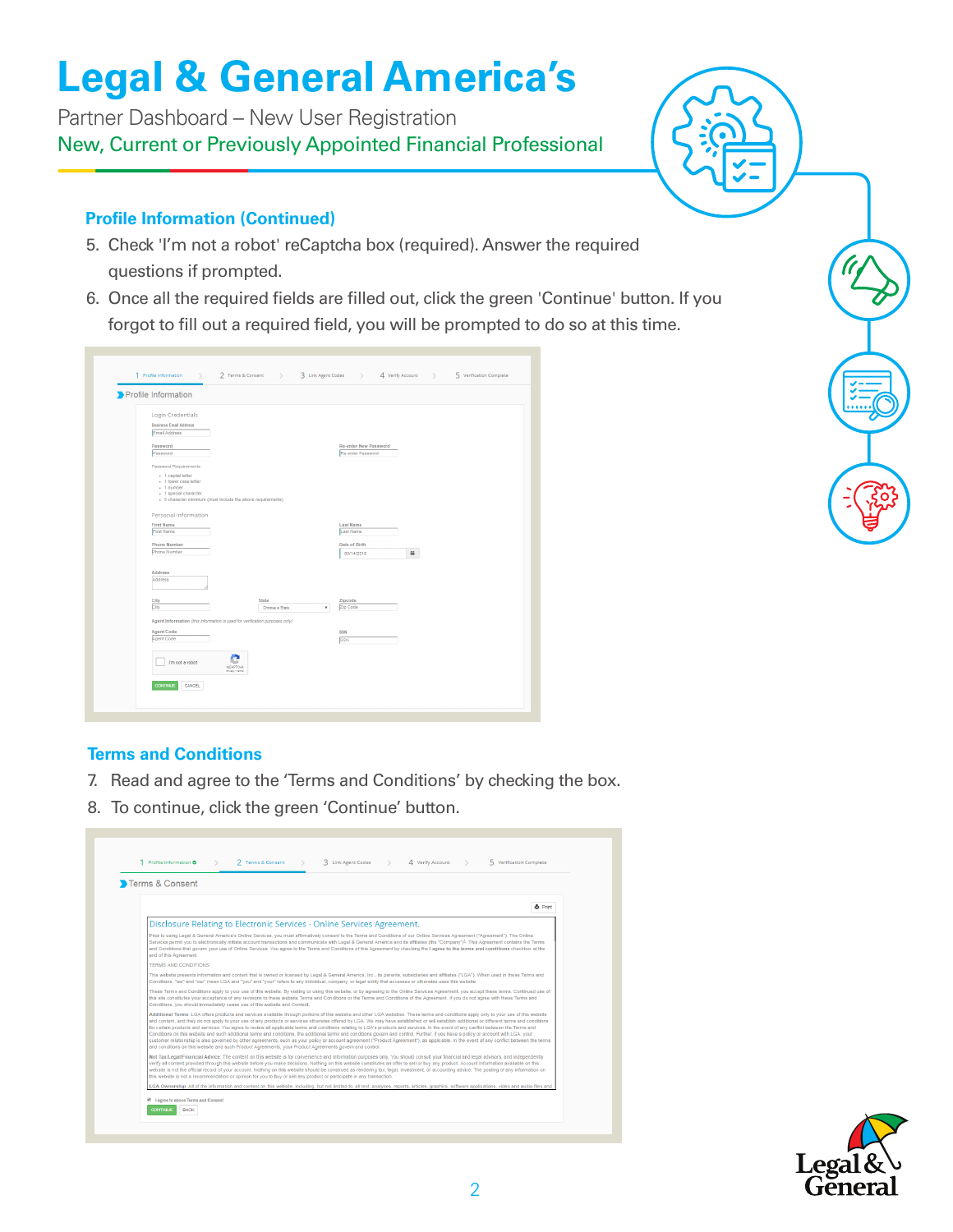Partner Dashboard – New User Registration New, Current or Previously Appointed Financial Professional

#### **Link Agent Codes**

- 9. Enter the following information about yourself:
- Agency/Agency Codes (required)
- SSN/Tax ID per code (required) Agency Name and Company should populate if the information entered is correct.
- You should also see a green check mark. If the information was not correct, you will see a red exclamation point indicating a piece of information is not correct. **Please do not enter your Downlines' codes.** Only enter your own codes.
- Users are required to have at least one agent linked to complete the registration process.
- Users should enter ALL agent/agency codes (corporate and non-corporate) for Banner and William Penn business.
- All business per linked code can be viewed after the registration is complete by using the white code switch dropdown in the top right portion of the screen next to the 'Select-a-broker' field.
- If you forgot to add code, have a new code or would like to see all of the codes you linked—Go the 'My Codes' in the 'User Profile'. The 'User Profile' can be accessed by clicking your name in the top right corner of the Partner Dashboard after you have logged in.
- If you do not remember all of your codes or need help during the registration process, please call 844-606-2769 for assistance from our dedicated team (M-F 8:00am-7:00pm EDT).
- 10. To continue, click the green 'Continue' button.

|                         | Please enter all agent codes for which you manage business. Link them here: | NOTE: If you forgot an agent code, or need to remove one. This can be done in the Agent Code Manager section of Partner Dashboard. |                    |              |
|-------------------------|-----------------------------------------------------------------------------|------------------------------------------------------------------------------------------------------------------------------------|--------------------|--------------|
| AGENT CODE <sup>O</sup> | <b>SSN/TAXID</b>                                                            | <b>AGENCY NAME</b>                                                                                                                 | <b>COMPANY</b>     |              |
| 0999999                 | 000000000                                                                   | JANE DOE                                                                                                                           | <b>Banner Life</b> | $O$ $\ell$ 8 |
| <b>Agent Code</b>       | <b>SSN/TaxID</b>                                                            | <b>Agency Name</b>                                                                                                                 | Company            |              |
| Agent Code              | SSN                                                                         |                                                                                                                                    |                    |              |
| O Add Code C Cancel     |                                                                             |                                                                                                                                    |                    |              |



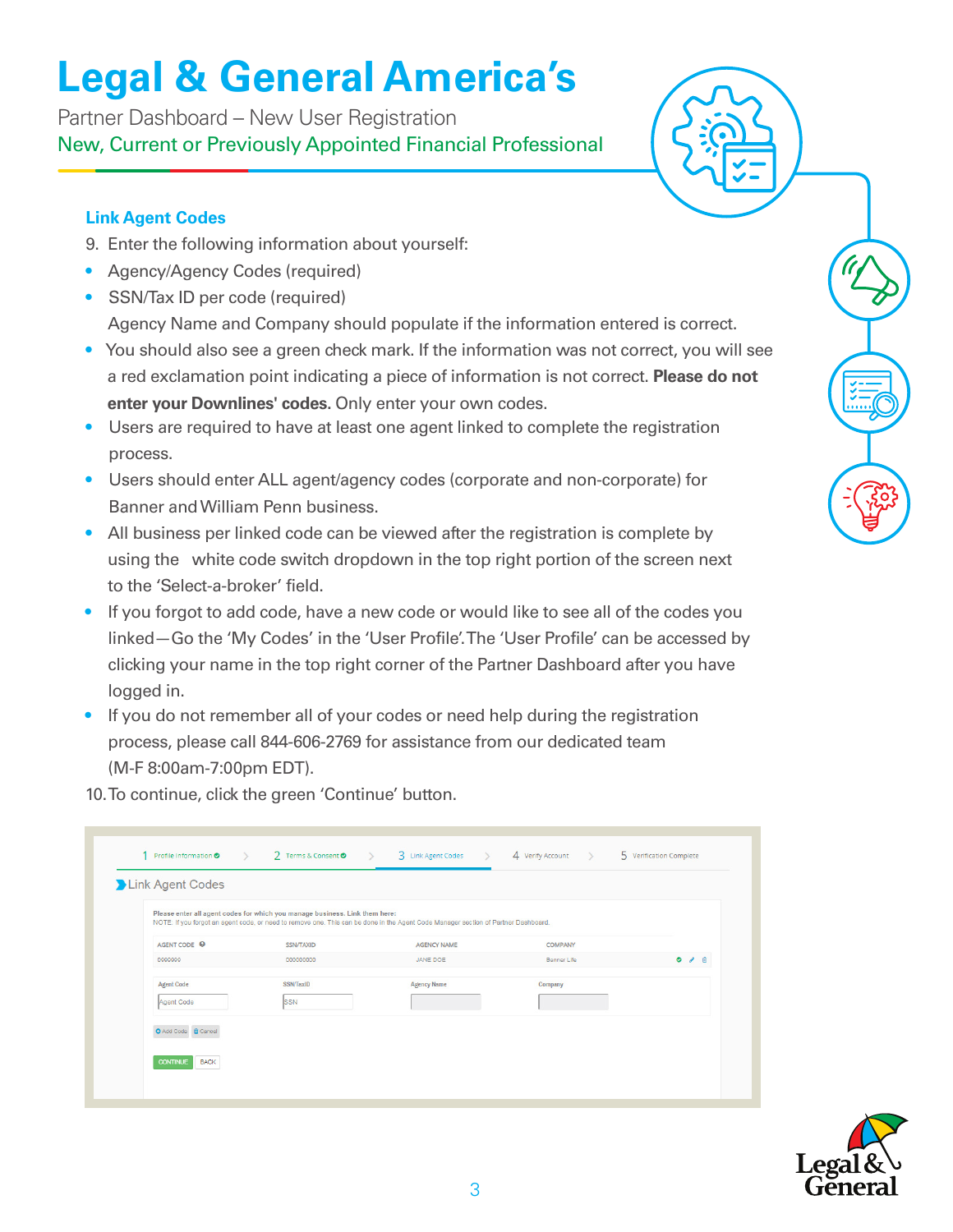Partner Dashboard – New User Registration New, Current or Previously Appointed Financial Professional

#### **Verify Account**

**VERIFY ACCOUNT** 

Please do not reply to this email directly.

- 11. Click the green 'Verify Account' button in the email we send to the email address you entered in the Profile Information page. The email will be sent from noreply@lgamerica.com.
- If the email is not in your inbox, please check your junk or spam folder. You must verify your account to complete registration.
- Please call 844-606-2769 for assistance from our dedicated team (M-F 8:00am-7:00pm EDT).

| An email has been sent to test123@email.com from noreply@Igamerica.com.<br>In the email, please click the green "Verify Account" button to complete the registration. |  |               |
|-----------------------------------------------------------------------------------------------------------------------------------------------------------------------|--|---------------|
|                                                                                                                                                                       |  |               |
|                                                                                                                                                                       |  |               |
| Legal&                                                                                                                                                                |  | LGAmerica.com |
| General                                                                                                                                                               |  |               |

Legal & General America life insurance products are underwritten and issued by Banner Life Insurance Company, Urbana, MD<br>and William Penn Life Insurance Company of New York, Valley Stream, NY. Banner is licensed to do busi



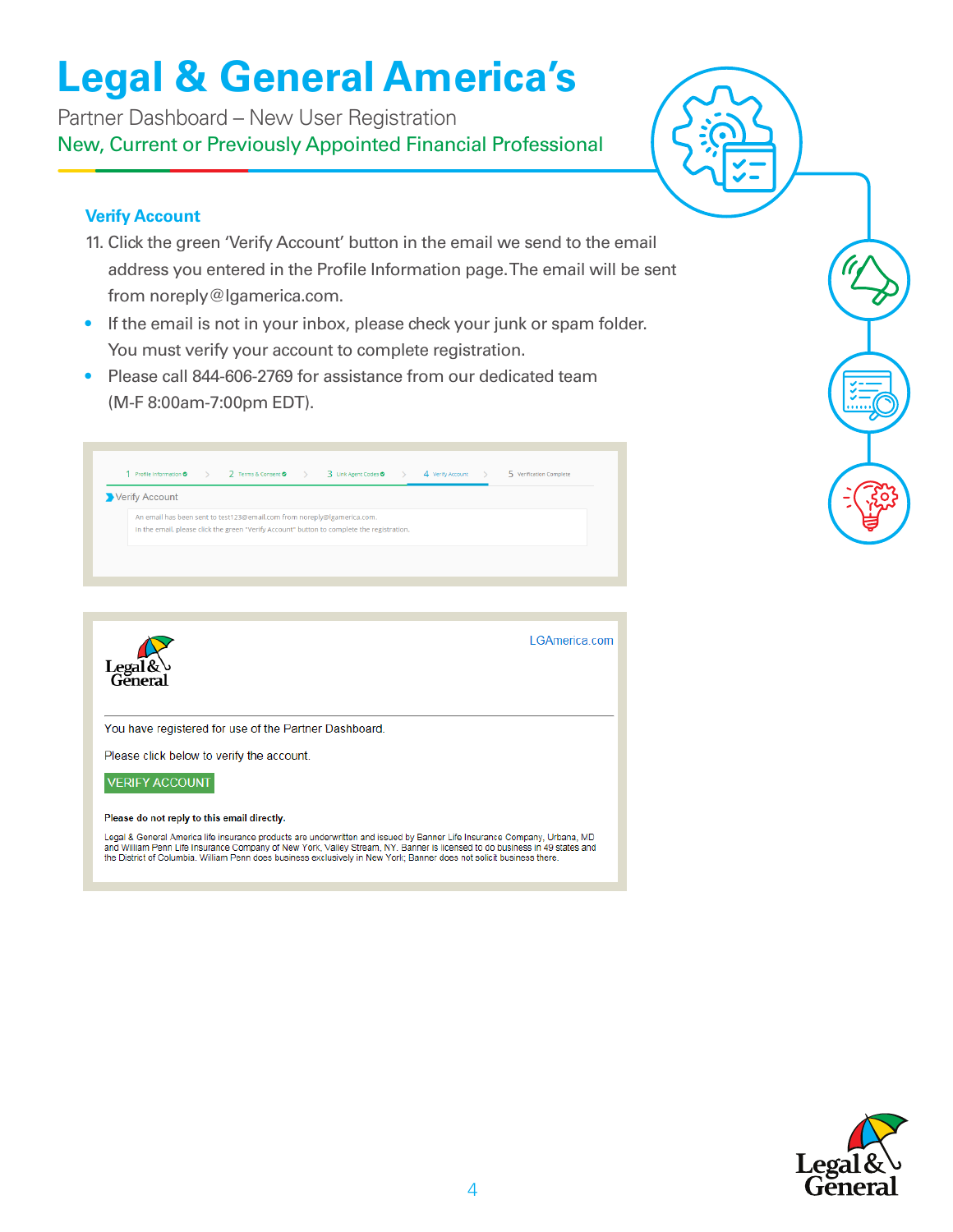Partner Dashboard – New User Registration New, Current or Previously Appointed Financial Professional

12. Verification is complete. Please login with your new User ID and password to access the Partner Dashboard.

| Verification Complete                                                                                                        |
|------------------------------------------------------------------------------------------------------------------------------|
| <b>Registration Complete</b>                                                                                                 |
| The account has been verified and registration is complete.<br>Thanks for registering!                                       |
| PLEASE LOGIN NOW                                                                                                             |
|                                                                                                                              |
|                                                                                                                              |
|                                                                                                                              |
|                                                                                                                              |
| Help Us Protect Your Account                                                                                                 |
| To keep your account secure, we verify your identity for each device and web browser combination.                            |
| We weren't able to make a match this combination. This may be because:                                                       |
| • You have not logged in for 30 days<br>• You are logging in on a new device                                                 |
| • You have not registered this device<br>• You have changed web browsers                                                     |
| • You have installed a recent browser patch or update<br>• You modified your computer, operating system or software settings |
| • You cleared your cookies or cache                                                                                          |
| Any of these conditions prevent us from matching your combination. To login, please request a code.                          |
| Where should we send a verification code?                                                                                    |
| <b>Email Address</b>                                                                                                         |
| t****@email.com<br><b>Email Me</b>                                                                                           |
|                                                                                                                              |
| You will need access to the contact method you've chosen to complete verification. Voice, Text Message &                     |
| Data rates apply.                                                                                                            |
| <b>REQUEST A CODE</b><br><b>CANCEL</b>                                                                                       |
|                                                                                                                              |
|                                                                                                                              |
|                                                                                                                              |
| Code Sent                                                                                                                    |
| You have 3 minutes to complete this verification with the current code.                                                      |
| Enter the 6-Digit Verification Code                                                                                          |
|                                                                                                                              |
| Request a New Verification Code                                                                                              |
| Please remember this device and browser in the future                                                                        |
| <b>SUBMIT</b><br><b>CANCEL</b>                                                                                               |
|                                                                                                                              |

#### **Login Information**

- 1. Enter your business email address (not a personal email address). This will be your User ID going forward. (required)
- 2. Enter a password twice. (required) **Please do not share your password.**

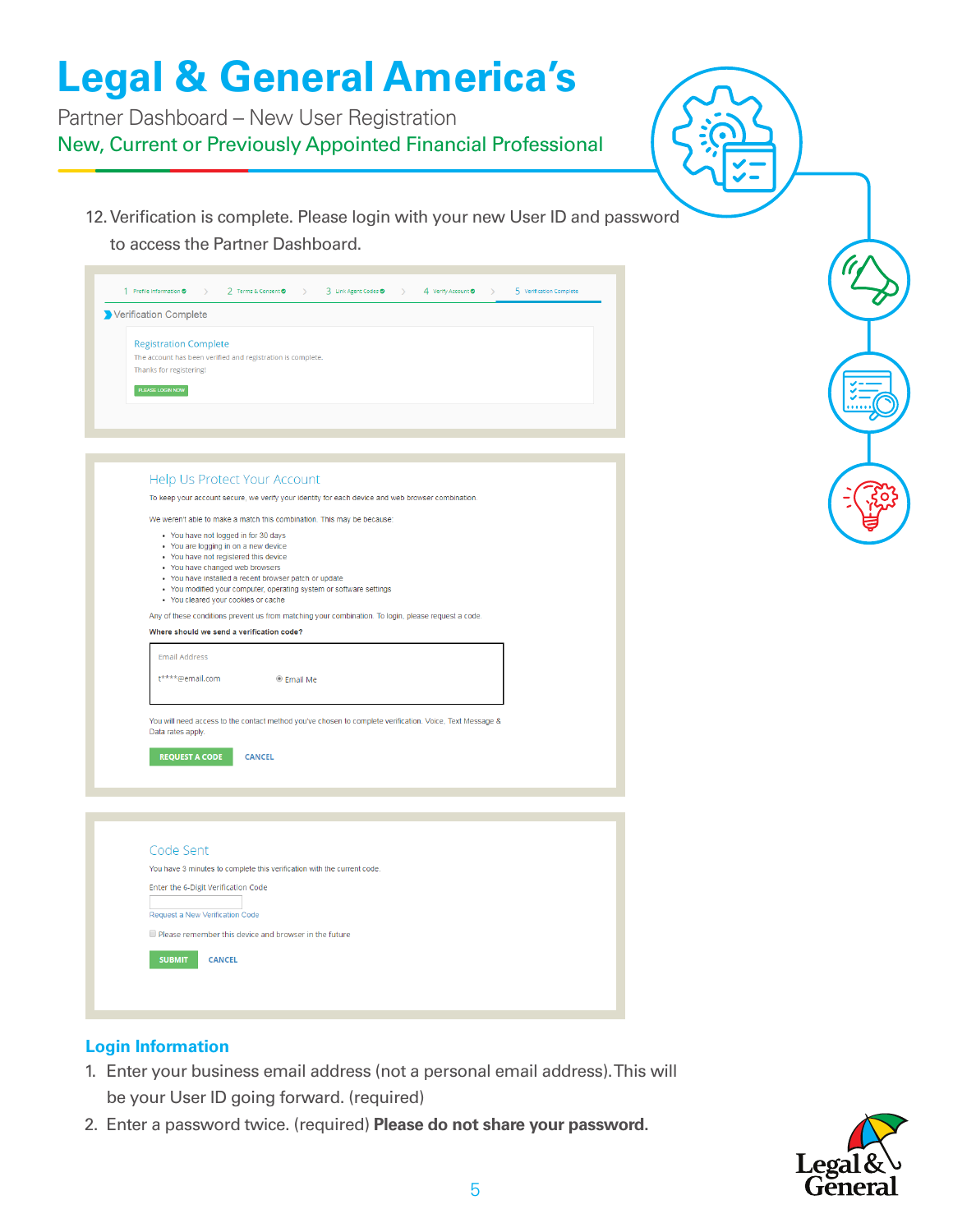Partner Dashboard – New User Registration New, Current or Previously Appointed Financial Professional

### **Login Information (Continued)**

### **Password Requirements**

- 1 capital letter
- 1 lower case letter
- 1 number
- 1 special character
- 8 character minimum (must include the above requirements)

### **Personal Information**

Enter the following information about yourself:

- First Name (required)
- Last Name (required)
- Business Phone Number
- Mobile Number
- Date of Birth (required)
- Business Address
- Agent Code (required)
- SSN (required)
- 3. Check "I'm not a robot" reCaptcha box (required). Answer the required questions if prompted.
- 4. Once all the required fields are filled out, click the green 'Continue' button. If you forgot to fill out a required field, you will be prompted to do so at this time.

### **Terms and Conditions**

- 5. Read and agree to the 'Terms and Conditions' by checking the box.
- 6. To continue, click the green 'Continue' button.

|                                                                                                                                                                                                                                                                                                                                                      | <b>A</b> Print                                                                                                                                                                                                                                                                                                                                                                                                                                                                                                                                                                                                                                                                                                                                                                                                                                                                                                                                                                                                                                                                   |  |  |  |  |
|------------------------------------------------------------------------------------------------------------------------------------------------------------------------------------------------------------------------------------------------------------------------------------------------------------------------------------------------------|----------------------------------------------------------------------------------------------------------------------------------------------------------------------------------------------------------------------------------------------------------------------------------------------------------------------------------------------------------------------------------------------------------------------------------------------------------------------------------------------------------------------------------------------------------------------------------------------------------------------------------------------------------------------------------------------------------------------------------------------------------------------------------------------------------------------------------------------------------------------------------------------------------------------------------------------------------------------------------------------------------------------------------------------------------------------------------|--|--|--|--|
|                                                                                                                                                                                                                                                                                                                                                      | Disclosure Relating to Electronic Services - Online Services Agreement.                                                                                                                                                                                                                                                                                                                                                                                                                                                                                                                                                                                                                                                                                                                                                                                                                                                                                                                                                                                                          |  |  |  |  |
| end of this Agreement.                                                                                                                                                                                                                                                                                                                               | Prior to using Legal & General America's Online Services, you must affirmatively consent to the Terms and Conditions of our Online Services Agreement ("Agreement"). The Online<br>Services permit you to electronically initiate account transactions and communicate with Legal & General America and its affiliates (the "Company") <sup>5</sup> . This Agreement contains the Terms<br>and Conditions that govern your use of Online Services. You agree to the Terms and Conditions of this Agreement by checking the I agree to the terms and conditions checkbox at the                                                                                                                                                                                                                                                                                                                                                                                                                                                                                                   |  |  |  |  |
| <b>TERMS AND CONDITIONS</b>                                                                                                                                                                                                                                                                                                                          |                                                                                                                                                                                                                                                                                                                                                                                                                                                                                                                                                                                                                                                                                                                                                                                                                                                                                                                                                                                                                                                                                  |  |  |  |  |
| This website presents information and content that is owned or licensed by Legal & General America, Inc., its parents, subsidiaries and affiliates ("LGA"). When used in these Terms and<br>Conditions, "we" and "our" mean LGA and "you" and "you" refers to any individual, company, or legal entity that accesses or otherwise uses this website. |                                                                                                                                                                                                                                                                                                                                                                                                                                                                                                                                                                                                                                                                                                                                                                                                                                                                                                                                                                                                                                                                                  |  |  |  |  |
|                                                                                                                                                                                                                                                                                                                                                      | These Terms and Conditions apply to your use of this website. By visiting or using this website, or by agreeing to the Online Services Agreement, you accept these terms. Continued use of<br>this site constitutes your acceptance of any revisions to these website Terms and Conditions or the Terms and Conditions of the Agreement, If you do not agree with these Terms and<br>Conditions, you should immediately cease use of this website and Content.                                                                                                                                                                                                                                                                                                                                                                                                                                                                                                                                                                                                                   |  |  |  |  |
|                                                                                                                                                                                                                                                                                                                                                      | Additional Terms: LGA offers products and services available through portions of this website and other LGA websites. These terms and conditions apply only to your use of this website<br>and content, and they do not apply to your use of any products or services otherwise offered by LGA. We may have established or will establish additional or different terms and conditions<br>for certain products and services. You agree to review all applicable terms and conditions relating to LGA's products and services. In the event of any conflict between the Terms and<br>Conditions on this website and such additional terms and conditions, the additional terms and conditions govern and control. Further, if you have a policy or account with LGA, your<br>customer relationship is also governed by other agreements, such as your policy or account agreement ("Product Agreement"), as applicable, in the event of any conflict between the terms<br>and conditions on this website and such Product Agreements, your Product Agreements govern and control. |  |  |  |  |
|                                                                                                                                                                                                                                                                                                                                                      | Not Tax/Legal/Financial Advice: The content on this website is for convenience and information purposes only. You should consult your financial and legal advisors, and independently<br>verify all content provided through this website before you make decisions. Nothing on this website constitutes an offer to sell or buy any product. Account information available on this<br>website is not the official record of your account. Nothing on this website should be construed as rendering tax, legal, investment, or accounting advice. The posting of any information on<br>this website is not a recommendation or opinion for you to buy or sell any product or participate in any transaction.                                                                                                                                                                                                                                                                                                                                                                     |  |  |  |  |
|                                                                                                                                                                                                                                                                                                                                                      | LGA Ownership: All of the information and content on this website, including, but not limited to, all text, analyses, reports, articles, graphics, software applications, video and audio files and                                                                                                                                                                                                                                                                                                                                                                                                                                                                                                                                                                                                                                                                                                                                                                                                                                                                              |  |  |  |  |



6

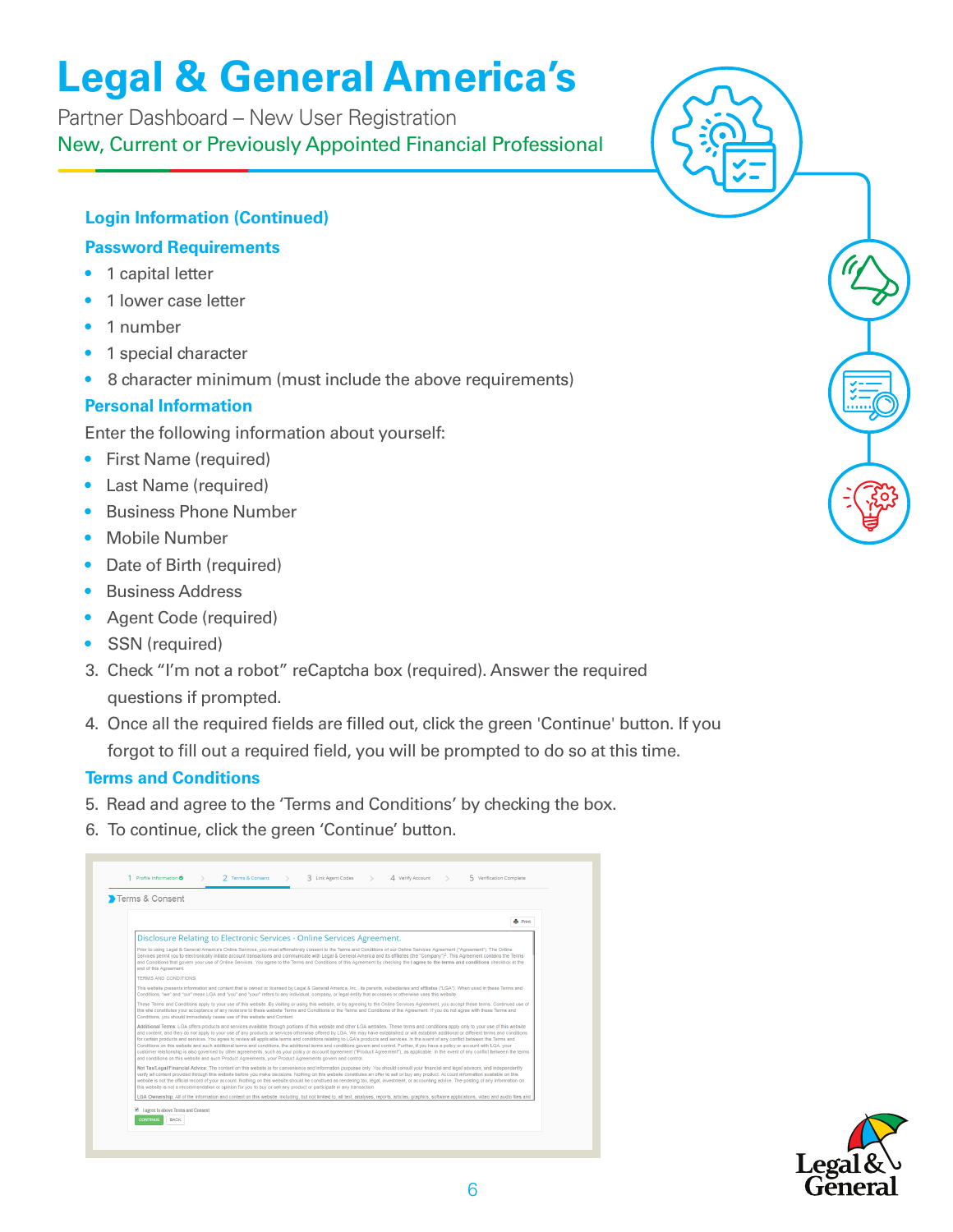Partner Dashboard – New User Registration New, Current or Previously Appointed Financial Professional

#### **Link Agent Codes**

Enter the information of your affiliate:

- Agency/Agency Codes (required)
- SSN/Tax ID per code (required)
- Agency Name and Company should populate if the information entered is correct. You should also see a green check mark.
- If the information was not correct, you will see a red exclamation point indicating a piece of information in not correct.
- **Please do not enter your Downlines' codes.** Only enter your own codes.
- Users are required to have a last one agent linked to complete the registration process.
- Users should enter ALL agent/agency codes (corporate and non-corporate) for Banner and William Penn business. This step will eliminate the previous process of logging in under EACH code. All business per linked code can be viewed after the registration is complete by using the white code switch dropdown in the top right portion of the screen next to the 'Select-a-broker' field.
- If you forgot to add code, have a new code or would like to see all of the codes you linked, go the 'My Codes' in the 'User Profile'. The 'User Profile' can be accessed by clicking your name in the top right corner of the Partner Dashboard after you have logged in.
- If you do not remember all of your codes or need help during the registration process, please call 844-606-2769 for assistance from our dedicated team (M-F 8:00am-7:00pm EDT).
- To continue, click the green 'Continue' button

| AGENT CODE <sup>O</sup><br><b>SSN/TAXID</b><br><b>AGENCY NAME</b><br><b>COMPANY</b><br>$O$ / $E$<br>Banner Life<br>0999999<br>000000000<br>JANE DOE<br><b>Agent Code</b><br><b>SSN/TaxID</b><br><b>Agency Name</b><br>Company<br>SSN<br>Agent Code<br>O Add Code <b>D</b> Cancel<br><b>CONTINUE</b><br><b>BACK</b> | Please enter all agent codes for which you manage business. Link them here: | NOTE: If you forgot an agent code, or need to remove one. This can be done in the Agent Code Manager section of Partner Dashboard. |  |
|--------------------------------------------------------------------------------------------------------------------------------------------------------------------------------------------------------------------------------------------------------------------------------------------------------------------|-----------------------------------------------------------------------------|------------------------------------------------------------------------------------------------------------------------------------|--|
|                                                                                                                                                                                                                                                                                                                    |                                                                             |                                                                                                                                    |  |
|                                                                                                                                                                                                                                                                                                                    |                                                                             |                                                                                                                                    |  |
|                                                                                                                                                                                                                                                                                                                    |                                                                             |                                                                                                                                    |  |
|                                                                                                                                                                                                                                                                                                                    |                                                                             |                                                                                                                                    |  |
|                                                                                                                                                                                                                                                                                                                    |                                                                             |                                                                                                                                    |  |
|                                                                                                                                                                                                                                                                                                                    |                                                                             |                                                                                                                                    |  |



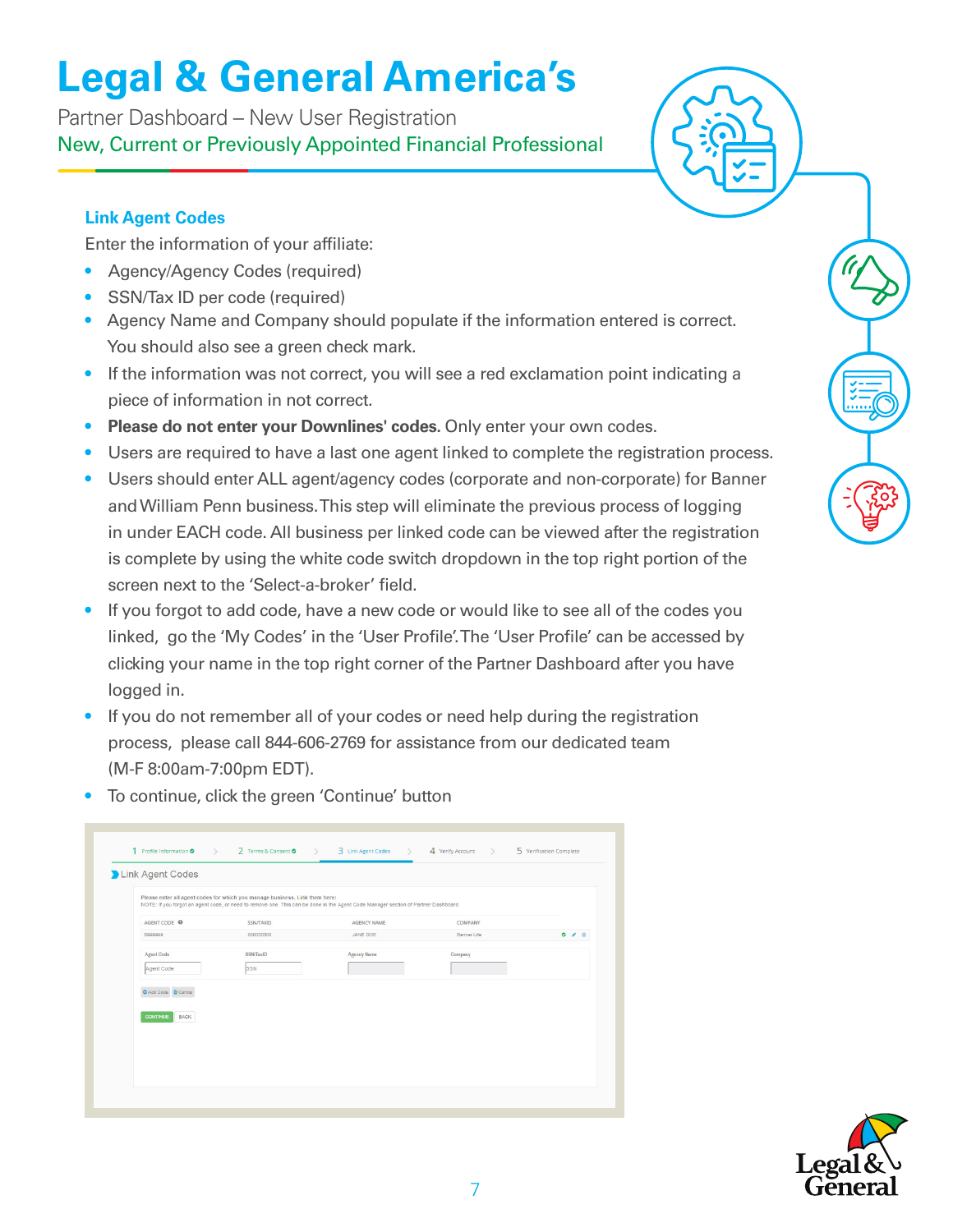Partner Dashboard – New User Registration New, Current or Previously Appointed Financial Professional

#### **Verify Account**

- 11. Click the green 'Verify Account' button in the email we sent to the email address you entered in the Login Information page. The email was sent from noreply@lgamerica.com.
- If the email is not in your inbox, please check your junk or spam folder. You must verify your account to complete registration.
- Please call 844-606-2769 for assistance from our dedicated team (M-F 8:00am-7:00pm EDT).

| Verify Account                                                                                                                                                        |  |               |
|-----------------------------------------------------------------------------------------------------------------------------------------------------------------------|--|---------------|
| An email has been sent to test123@email.com from noreply@lgamerica.com.<br>In the email, please click the green "Verify Account" button to complete the registration. |  |               |
|                                                                                                                                                                       |  |               |
|                                                                                                                                                                       |  |               |
|                                                                                                                                                                       |  | LGAmerica.com |
|                                                                                                                                                                       |  |               |
|                                                                                                                                                                       |  |               |
| Legal&<br>You have registered for use of the Partner Dashboard.<br>Please click below to verify the account.<br><b>VERIFY ACCOUNT</b>                                 |  |               |